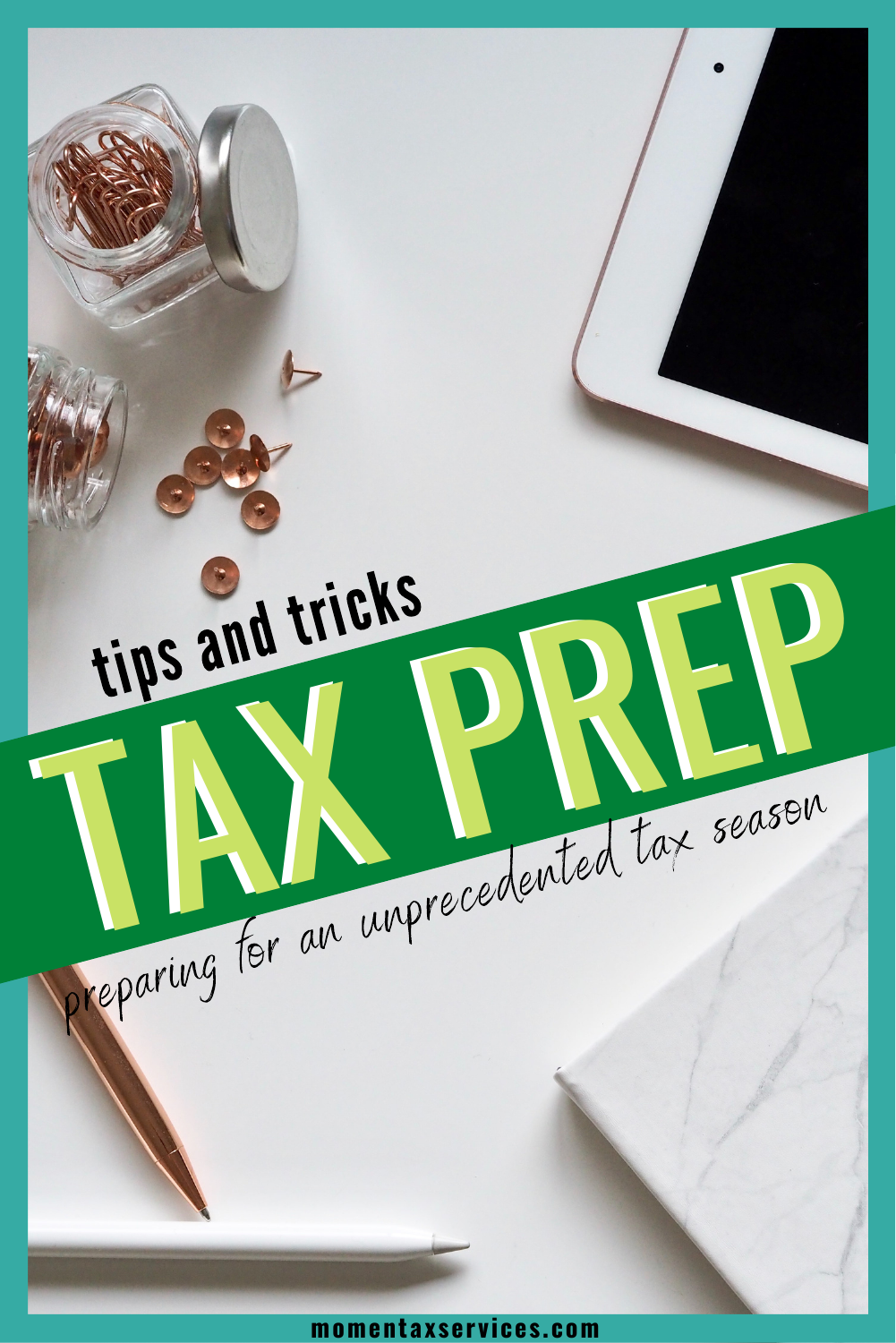# tips and tricks

no stress required

Understanding what you need for tax season can, at times, be stressful and time-consuming. Well, I am going to share with you some tips and tricks to help take out the stress of tax filing so that you have less to worry about once that time comes! Taxes always sound like a lot of work, but they don't have to be.



### **Keep Good Records**

Keeping good tax records can be easy, here are a few tips to help you stay organized throughout the year. The first step in efficient record keeping is to track your tax-deductible expenses as you incur them throughout the year. This includes all business expense receipts, child care receipts, medical expenses, etc. If you don't keep track of your expenses and their related documents, it will be much more difficult for you to find specific amounts and information that could have otherwise been easy to find if you had kept track of them. We will have a whole blog on this subject coming soon!

### **Organize Your Tax Paperwork**

Well-organized records help make it easier to file your tax return and if you are ever audited or receive a notice from the IRS, it helps make the process of responding overall less stressful. This applies to every taxpayer, selfemployed or otherwise. If you already have a file on your computer that holds all your tax information in organized folders OR have a filing cabinet to keep them organized, then that is great news for you. You can go ahead and skip this tip! But if you're one of many who just have a bin full of tax documents and receipts, then that is not the way to go. You know that when tax time comes, you will have to pull it out and scrimmage to look for the necessary tax documents. I PROMISE THIS WILL HELP. Keeping organized documents can be easy if you come up with a system that works for you and stick with it. You want to continue that process as you receive more paperwork throughout the year. Backing up your files to a computer is a great way to avoid losing or misplacing documents.

### **Hire a Tax Professional**

If you don't want to worry about having to file the taxes yourself through companies like TurboTax or H&R Block, I suggest getting a professional to do the work for you. A lot of the stress comes from the thought of having to do

#### **momentaxservices.com**